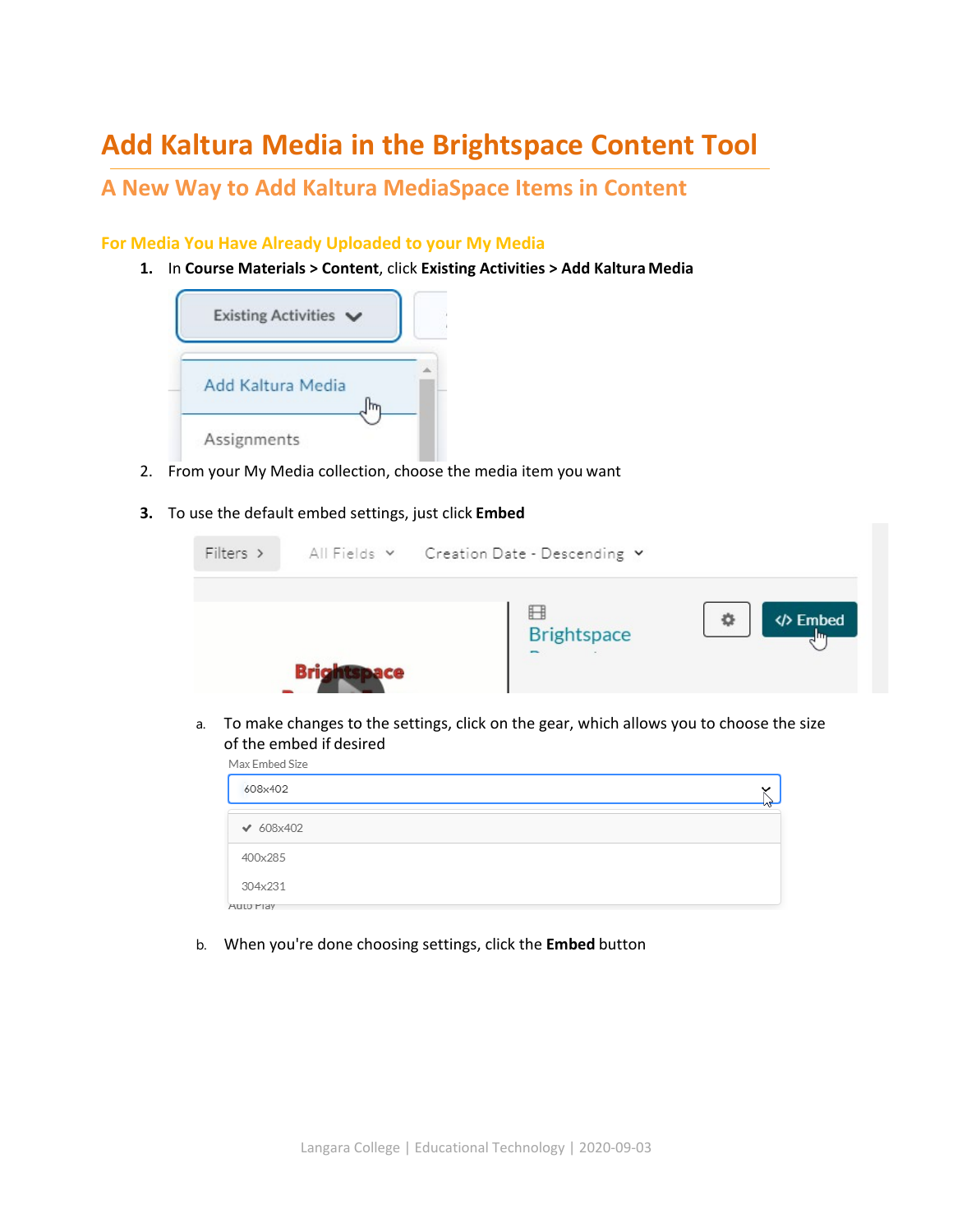- 4. Your media item will appear as a content item, using the video title as its title
	- Brightspace Request Forms 202010 (01:01)  $\left| \rule{0pt}{13pt} \right|$  External Learning Tool
- 5. If you want to change the title, click the dropdown menu and choose Edit Properties In-Place, click on the title, type a new one, and press Enter to save



Add a description...

#### **For New Media (Not Yet Uploaded)**

**1.** In **Course Materials > Content**, click **Existing Activities > Add Kaltura Media** 



**2.** Click the plus sign icon

| $\checkmark$                                   |   |
|------------------------------------------------|---|
| My Media Media Gallery Media Gallery Playlists | c |
|                                                | ٠ |

- 3. Choose **Media Upload**
- 4. Agree to the Terms and Conditions and click "Choose a file to upload"

Langara College | Educational Technology | 2020-09-03